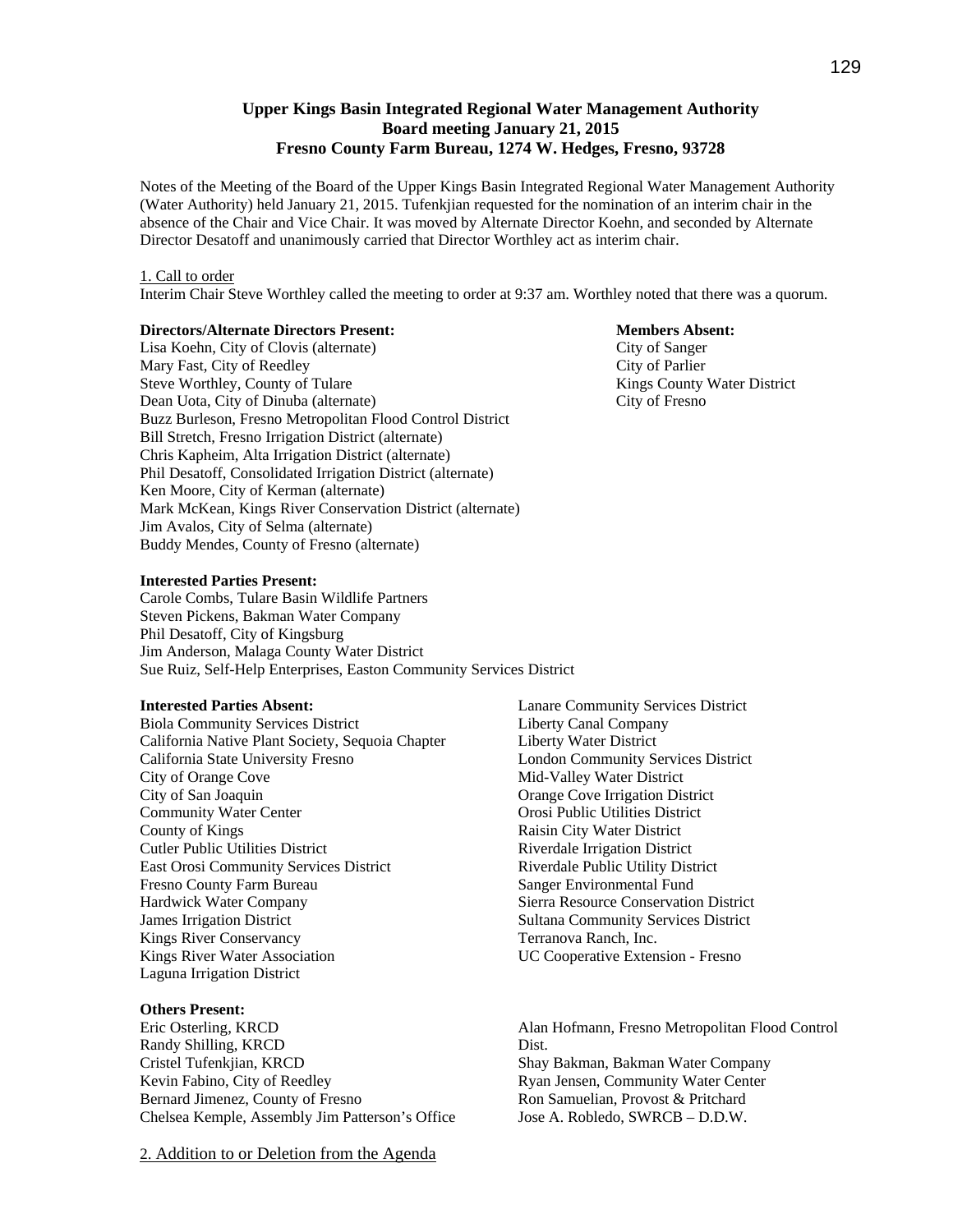## None

## 3. Public Presentations

None

## 4. Approval of Minutes of the October 15, 2014

It was moved by Director Burleson, seconded by Alternate Director Desatoff, and unanimously carried that the minutes of October 15, 2014 meeting of the Board of Directors be approved as presented.

# 5. Advisory Committee Report

Interim Chair Worthley called on Advisory Committee Chair Lisa Koehn to provide a report on Advisory Committee activities. Koehn reported that the Advisory Committee met on December 17, 2014 and discussed the Water Authority annual report and the Advisory Committee 2015 goals. Koehn noted that the goals are attached under agenda item #5. Koehn reported that she was elected chair of the Advisory Committee to replace outgoing Chair Brock Buche. Koehn reported that Alternate Director Dean Uota was elected vice chair.

## 6. Staff Reports

*Planning and Implementation Contracts* – Osterling reported on the status of planning and implementation contracts. Osterling referred to the contracts matrix included in the agenda packet for updates on specific projects. Osterling reported that the Water Authority is down to completing Round 1 and Round II implementation grants.

*Inter-regional and Statewide Coordination* – Osterling reported that Maria Herrera from Self-Help Enterprises and he attended a workshop in Calistoga in early December that brought together DAC pilot study grant recipients to extract lessons learned from the projects and create a sustainable vision for the future. Osterling reported that DWR held a capacity building workshop in Stockton to build capacity by participants in the IRWMP regions related to DACs, inform them of available planning tools and resources, and improve regional management.

## *Public Information* – No report

*Legislation* – Tufenkjian reported that it is the beginning of a new 2-year session for the state legislature and that February 27 is the last day for bills to be introduced. Tufenkjian reported that the Governor introduced his 2015-16 budget. Tufenkjian reported that some of the new features in the budget include a rainy day fund created from the passage of Prop. 2, a proposal for paying down the debt, and the allocation of Prop. 1 funding in the amount of \$532.5 million. Tufenkjian reported that the bond earmarked \$2.7 billion for storage. Tufenkjian reported that storage could mean the construction of a reservoir or it could also mean increasing storage underground. Tufenkjian reported that the decision on how to spend the \$2.7 billion will come from the California Water Commission. Tufenkjian reported on the spot bill SB 13 (Pavley) Groundwater. This bill is believed to be a placeholder for technical clean-up legislation for the Sustainable Groundwater Management Act. Tufenkjian reported that the Valley Ag Water Coalition and the Association of California Water Agencies are both considering groundwater clean-up legislation.

*Other –* Osterling reported that he will be scheduling a Project Work Group meeting in anticipation of DWR releasing guidelines this spring for the final round of Prop. 84 grant proposals. Tufenkjian reported that Policy No. UKB-005 Requirements for Applications to Join the UKBIRWMA was attached under agenda item 6.e. Tufenkjian reported that one of the requirements in this policy was the adoption of the Kings Basin IRWMP. Tufenkjian reported that the Board also required the adoption of the updated Kings Basin IRWMP by current Members and Interested Parties by July 1, 2013. Tufenkjian reported that Mid-Valley Water District, Lanare Community Services District, Sierra Resources Conservation District, and U.C. Cooperative Extension have not adopted the updated IRWMP. Tufenkjian reported that Mid-Valley and Lanare do not have full Boards and are unable to administratively adopt the IRWMP. After discussion, the Board directed staff to send a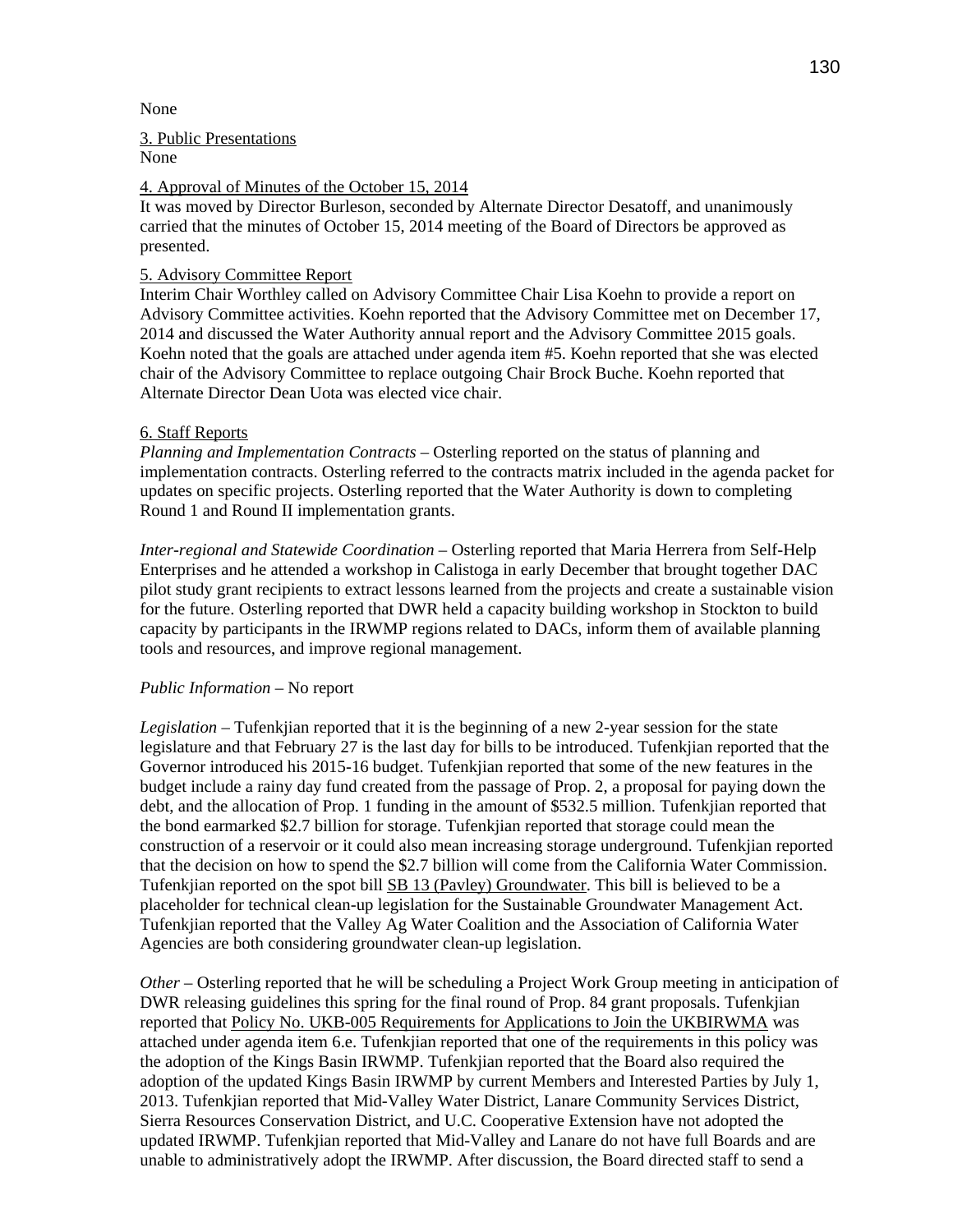letter to Sierra Resources Conservation District and the U.C. Cooperative Extension providing a deadline to adopt the IRWMP prior to the April 15 Water Authority board meeting and to hold off taking action with Mid-Valley and Lanare until they have constituted full Boards.

# 7. Request to modify the IRWMP Project List

Interim Chair Worthley reported that Alta ID and the City of Reedley have requested that the Reedley Pond Project be added to the Project List. Kapheim reported that the project consists of using storm water which is currently being discharged from the City of Reedley to the Kings River by means of a NPDES permit and recharge that storm water in recharge/banking facilities. It was moved by Alternate Director Kapheim, and seconded Alternate Director Mendes and unanimously carried to add the Reedley Pond Project to the Project List.

# 8. Request to approve Kings Basin Water Authority 2014 Annual Report

Interim Chair Worthley called on staff member Osterling to report on the 1014 Annual Report. Osterling reported that all of the comments received were incorporated into the final annual report. It was moved by Alternate Director Kapheim, and seconded by Alternate Director Uota, and unanimously carried to approve the Kings Basin Water Authority 2014 Annual Report.

# 9. Request to approve quarterly financial reports

Interim Chair Worthley called on staff member Randy Shilling to provide an overview of the quarterly financial reports for the period October 1– December 31, 2014. Shilling reminded the Board that Form 700s are due. Shilling provided an overview of the quarterly financial reports included in the agenda packet. It was moved by Director Fast, and seconded by Alternate Director Kapheim, and unanimously carried to approve the quarterly financial reports.

# 10. Other items for discussion or reporting

Interested Party Representative Carole Combs provided a report on the conclusion of the Tulare Basin Watershed Coordinator grant. Combs reported that the grant amount of \$300,000 was one of the largest in the state. Combs reported that the outcomes of the grant included assisting with regional collaboration, the tripling of the value of the grant through additional funding sources, and making a strong case to the Department of Conservation and the Department of Water Resources for equal scoring for ecosystem benefits in project applications. Combs reported that another outcome was the creation of the Watershed Connections Working Group led by one of DWR's climate change specialists. Combs reported that Vollmar Natural Lands Consulting assisted her in managing the last two quarters of the grant. Combs reported that Vollmar Natural Lands Consulting my consider becoming an Interested Party in the Water Authority.

Alternate Director Kapheim reported that Tulare County is working on creating a drinking water authority. Kapheim reported that this would include seven communities and that Tulare County will sign a contract in February to initiate the governance process. Kapheim reported that the engineering study will be finalized in February for the surface water treatment plant. Kapheim reported that Prop. 1 will be the possible funding mechanism for the project.

Interested Party Representative Sue Ruiz reported that Self-Help Enterprises has been working with residents in Tulare and Fresno counties to install temporary tanks on households that do not have a water supply due to a dry well. Ruiz reported that tanks are currently being installed in Tulare County, and Fresno County efforts are still being developed. Ruiz reported that these are interim solutions until wells can be drilled. The money for the Fresno project was provided from a grant from the Fresno Regional Foundation. Ruiz also stated that the Water Authority needs to continue to consider how to create a voting member representing DACs on the Board.

11. Next meeting date: April 15, 2015 at 9:30 am, at the Fresno County Farm Bureau Interim Chair Worthley reported that the next regularly scheduled meeting is on April 15 at the Fresno County Farm Bureau office.